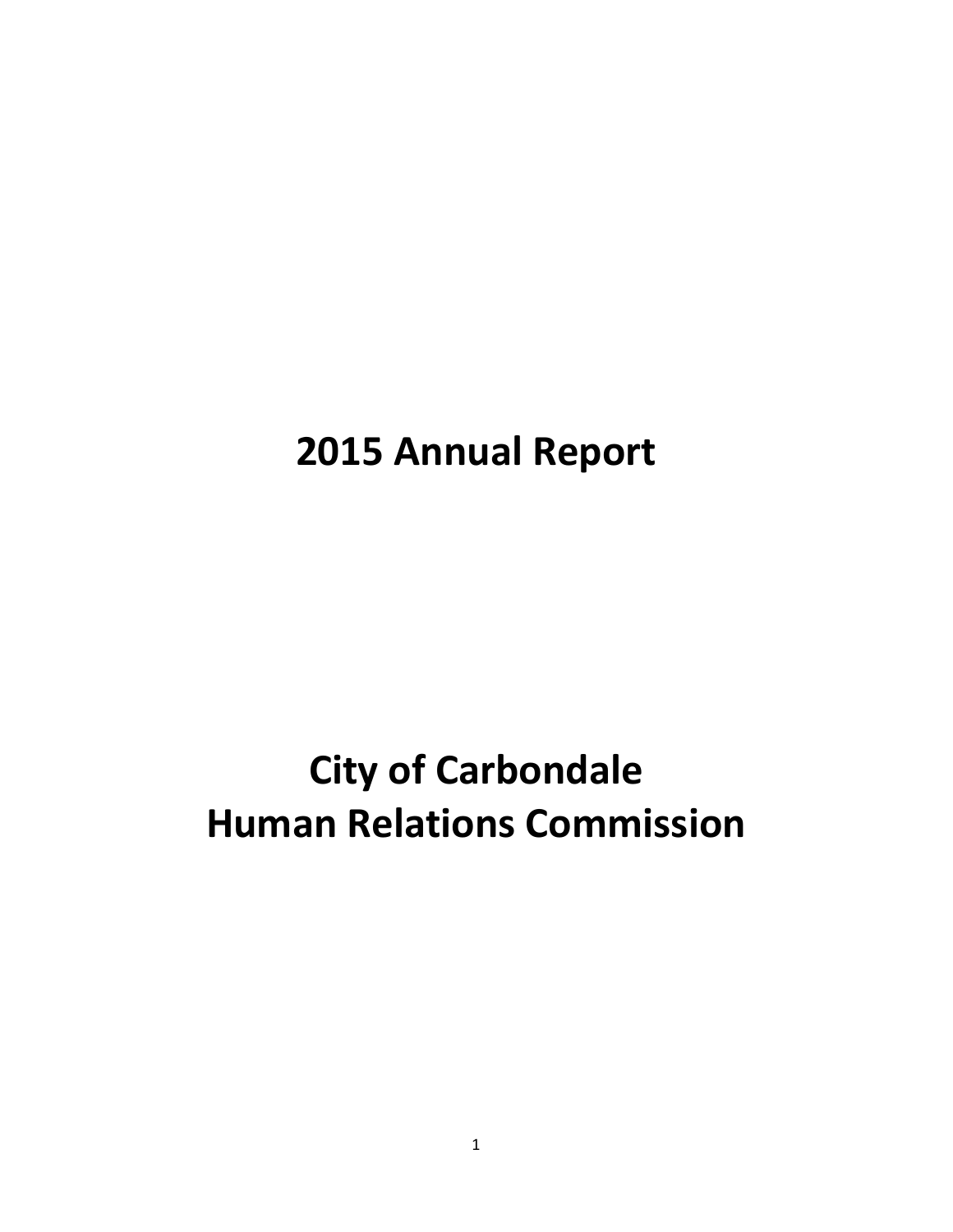### TO OUR CITY COUNCIL:

The Carbondale Human Relations Commission (HRC) respectfully submits this annual report for the calendar year 2015 with recommendations for your consideration. Founded in 2003, an early endeavor of the HRC was a series of "Study Circles", which involved city staff and citizens in discussions around how to improve quality of life among Carbondale's diverse residents. Ideas from these discussions have carried over to the present in continuing efforts such as the Neighborhood Alliance and the Splash Park. Over time the HRC has served as a kind of clearinghouse for information, concerns and ideas from diverse persons and groups interested in fair treatment and a peaceful and vibrant community Included are summaries from the minutes of twelve regular meetings, with some supporting material.

During 2015 the HRC heard concerns from many citizens and several groups, particularly regarding police presence in District 95 schools and homelessness. These concerns led to communication with the City Council recommending that a moratorium be placed on a controversial police in the schools program within District 95 which was not clearly defined and did not follow an evidence‐based model. They also led to communication with the City Council supporting the efforts of The Sparrow Coalition regarding making special use permits friendlier to housing the homeless in the winter. *The HRC stands by its recommendation regarding police in District 95 schools and urges the City to support the Sparrow Coalition's work in developing shelter and homes for the homeless.*

At the December meeting Non Violent Carbondale brought a resolution to the HRC that would declare our city a Compassionate City. *The HRC supports this effort and recommends that this resolution be adopted when it is brought to the City Council.*

Two community policing forums were held in 2015, the second forum co‐sponsored by the Carbondale Police Department, to gather input from citizens regarding what they see as helpful in forming positive relationships with police. The one‐page summary from each of these forums is attached to this report, and the full summary of input from each forum is on the HRC webpage. *Based on input at these forums, the HRC makes the following recommendations:*  1) that every effort be made to deploy officers in a way that is visible in the community when *not enforcing the law (e.g. foot and bike patrols, presence at community events, meet/greet events, etc.); 2) that every effort be made to recruit a diverse police force that reflects community demographics; 3) that every effort be made to hire officers who live in the city; and 4) that every effort be made to increase staffing for advocacy services.*

HRC's frustration over not being able to obtain arrest and complaint data in a timely manner remains, though there is hope that new software will solve the problem with arrest data. Reluctance to share complaint data is evident. *The HRC believes that complaints should be public information unless prohibited by law (not City policy or ordinance), and recommends that the City remove all obstacles to providing contact, arrest and complaint data.*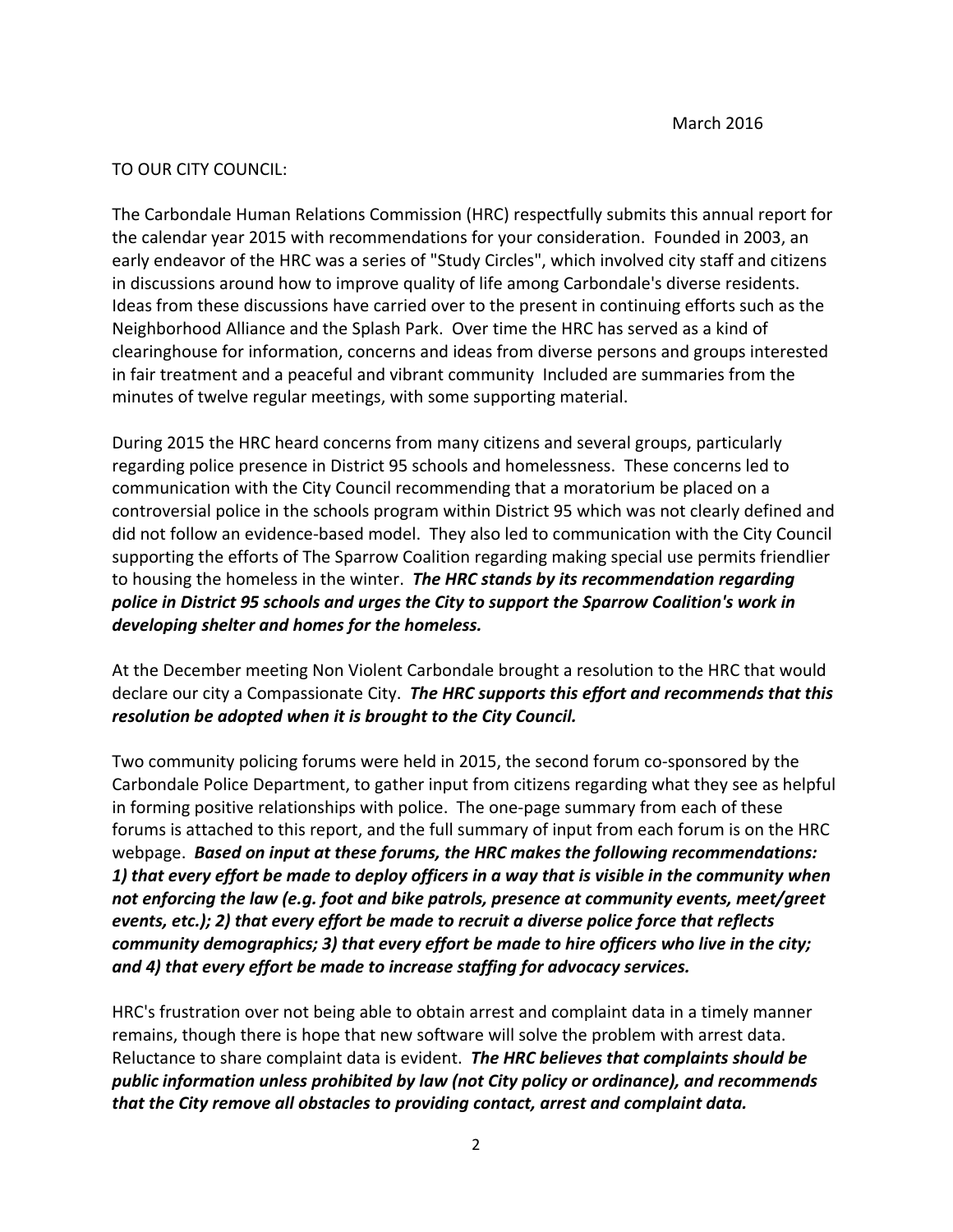The CPD has not provided requested data to the HRC as required by City Ordinance No. 2003‐13 for 2014 or 2015 as of March of 2016. The 2011 ‐ 2013 CPD arrest data comparison attached to this report indicates disproportionate representation by minorities. This is particularly concerning in data relating to juveniles, where more than four times the number of African American (86) and Hispanic (4) than White (20) juveniles were in custody during 2013. *The HRC recommends that this data and updated data be analyzed in greater detail to discover what is causing disproportionate minority representation, particularly as it relates to juveniles.* 

Commissioners again observed that a \$400 administrative fee is charged by the City to some individuals whose vehicles are towed, payment of which is required before payment of fees to the towing company can occur and a vehicle can be reclaimed. This process may result in unnecessary hardship on persons with few resources. *The HRC recommends that the City* review the necessity for this administrative fee, and that it be rescinded if it is not essential.

These recommendations flow from the HRC's role as it listens to concerns from persons and groups who express them in regular meetings, and are intended to promote the City's efforts to be a place where all enjoy the best possible quality of life. The HRC's webpage is a helpful source of useful information for citizens. The City is to be commended for its support of this educational outreach effort. The webpage is also a central repository of information about the HRC's legal basis, history, and activities. Detailed minutes are from all regular meetings following their approval by the City Council are archived on the webpage.

During 2016, the Commission looks forward to:

- Obtaining and analyzing detailed CPD data and making recommendations to the City Council based on this analysis
- Listening to community concerns related to fair treatment
- Continuing public education efforts that enhance community knowledge of diverse community resources
- Sponsoring a forum on the SIU campus to expand efforts to get SIU students involved in community life and informed about resources the City has to offer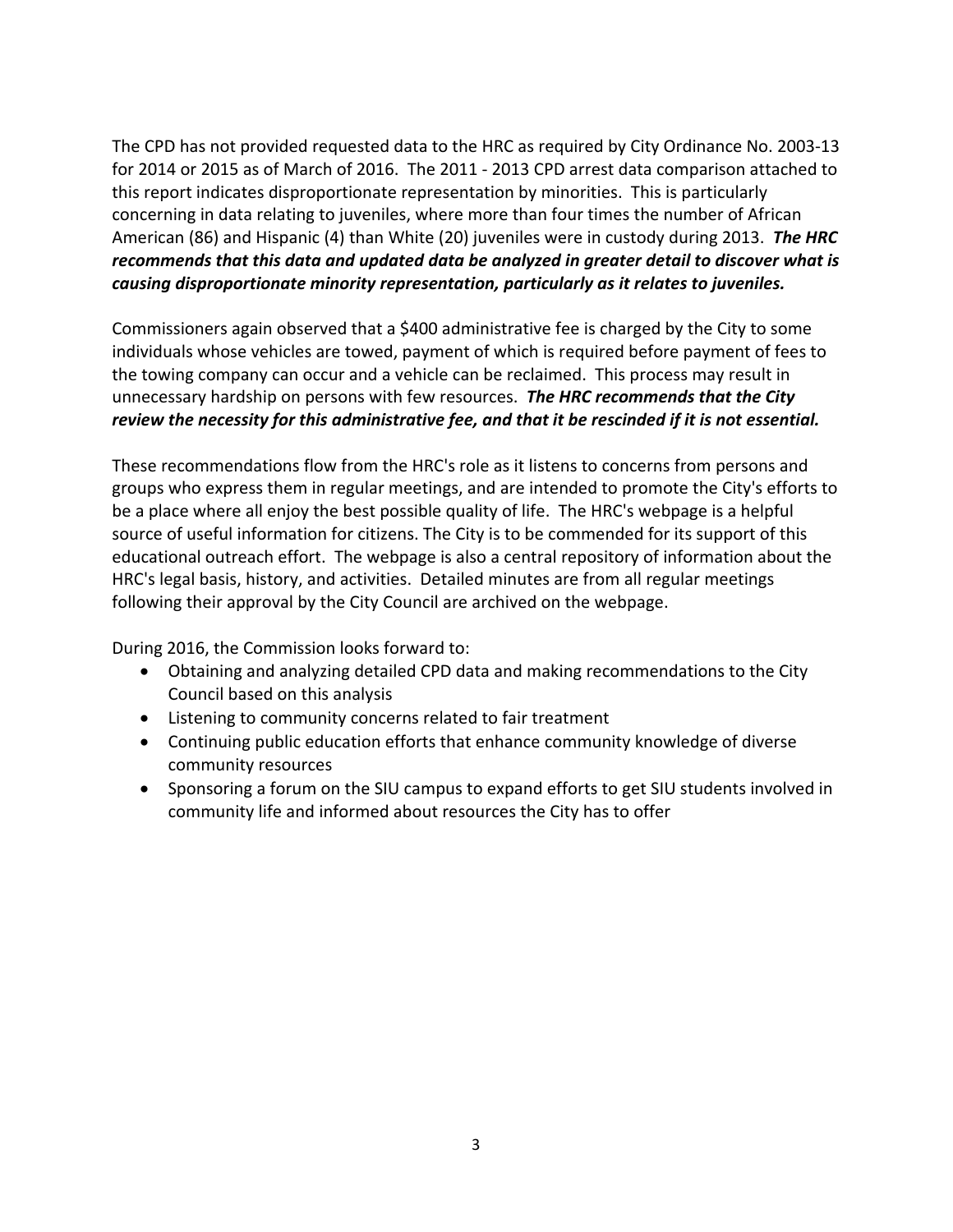# **Attachment 1** ‐ **Highlights from 2015 Minutes**

NOTE: 2015 minutes are archived on the HRC webpage @ http://explorecarbondale.com/human-relations-commission-24

**January 5**: The NAACP wrote a letter expressing concerns about CPD presence in schools to Superintendent Shimshak and Interim Chief Grubbs, which was shared with commissioners. A forum to discuss policing in Carbondale was suggested and a committee was formed. The Racial Justice Coalition reported their requests that: 1) police presence in the schools be discontinued until a discussion can take place; 2) citizens be included in the process for hiring the next police chief; and 3) The Koppers plant discussion include both proposed solar panels and the history of environmental racism at the proposed site. Their letter to the city was shared with commissioners.

**February 2**: Dr. Peter Lemish spoke about SIU's Civic Soul Project and distributed hand-outs, asking for the support of the Commission for a series of broadcasts. The issue of subpoena power for the Commission was discussed. The Commission's agenda was restructured to reflect the order in the by-laws. The police forum committee reported that community policing would be the topic. A guest suggested that a forum might elicit more open feedback if police were not present. Discussion of police presence in schools continued. A desire for printed material about the HRC (business cards or brochure) was expressed. Information provided by the City Clerk was shared, stating that: "Despite the reference to 'information' in its title, FOIA is actually an open records act. Public officials or employees are not required to answer questions or to explain the meaning of records in response to a FOIA request. Section 3.3 of FOIA (5ILCS 140/3.3) provides that this Act is not intended to compel public bodies to interpret or advise requesters as to the meaning or significance of the public records."

**March 2:** City Attorney Mike Kimmel presented on the Open Meetings Act, stating that no business, including email business, should occur unless it is an open meeting. He indicated that email can be sent to Dr. McCoy and she can forward it to Commissioners, and that responses should also go through her. Any communication, including text messages, received during a Commission meeting can be requested through FOIA. Items requiring a vote must be listed on the agenda. Violations of the Open Meetings Act are subject to sanctions. Draft material for the HRC brochure will be updated. A tentative agenda for the community policing forum includes a panel discussion followed by table discussions and wrap-up. Commissioner McMillan will coordinate this year's HRC retreat. Rationales for and against subpoena power were discussed. The Racial Justice Coalition expressed concern with lack of response from the City to their written communications. Several guests expressed concerns surrounding District 95's restorative justice program and the presence of police in the schools, and asked what actions the HRC was prepared to take regarding these concerns.

**April 6**: *Acting Mayor Monty* commented on his concerns with crime data. He had requested information from the Carbondale Police Department identifying the characteristics of persons who were suspects. This data had to be manually prepared. Arrest numbers reflected a disproportionately high number of minorities arrested. Forty-three percent (43%) of the suspects were black and 20% were white. If the category of unknowns is subtracted, the percentage of black suspects increases to 66% and white to 31%. For arrests, 61% were black, and 37% were white. In almost every category, the number of suspects who were black was greater than the number of suspects who were white. Mayor Monty stated that the numbers are indicative of a societal problem, and that steps need to be taken to bring the numbers in balance. Underlying societal causes must be identified so issues and concerns can be addressed. One guest commented that half of the victims of crime are black, and that is a huge concern. The Commission recognized Mayor Monty for his years of service. *District 95 Superintendent Mike Shimshak and Dr. Tammy Holmes*, a consultant retained to assist with implementation of restorative practices, as differentiated from restorative justice. He stated that restorative practices represent approximately 80% of the program, and restorative justice approximately 20%. Restorative practices are about building a sense of community at the classroom level, moving from a system of power over someone to a system of power within someone, with students involved in setting the rules for what behavior is acceptable in the classroom and what consequences occur when behavior is unacceptable. *The Sparrow Coalition* has formed in Carbondale to address homelessness and hunger. Commissioners Sharriati and Phillips are interested in participating as liaisons with the Sparrow Coalition, as homelessness and hunger fit within the HRC's mission. The *Community Policing Forum* will be on May 12, from 6- 8 PM at the Civic Center. Tentative agenda includes an opening by Commissioner Brown, short presentations by panel members, and small group round table discussions involving participants. *The HRC retreat* is scheduled for July 20, at 7:30PM at the Civic Center, with invitations to be extended to the City Council.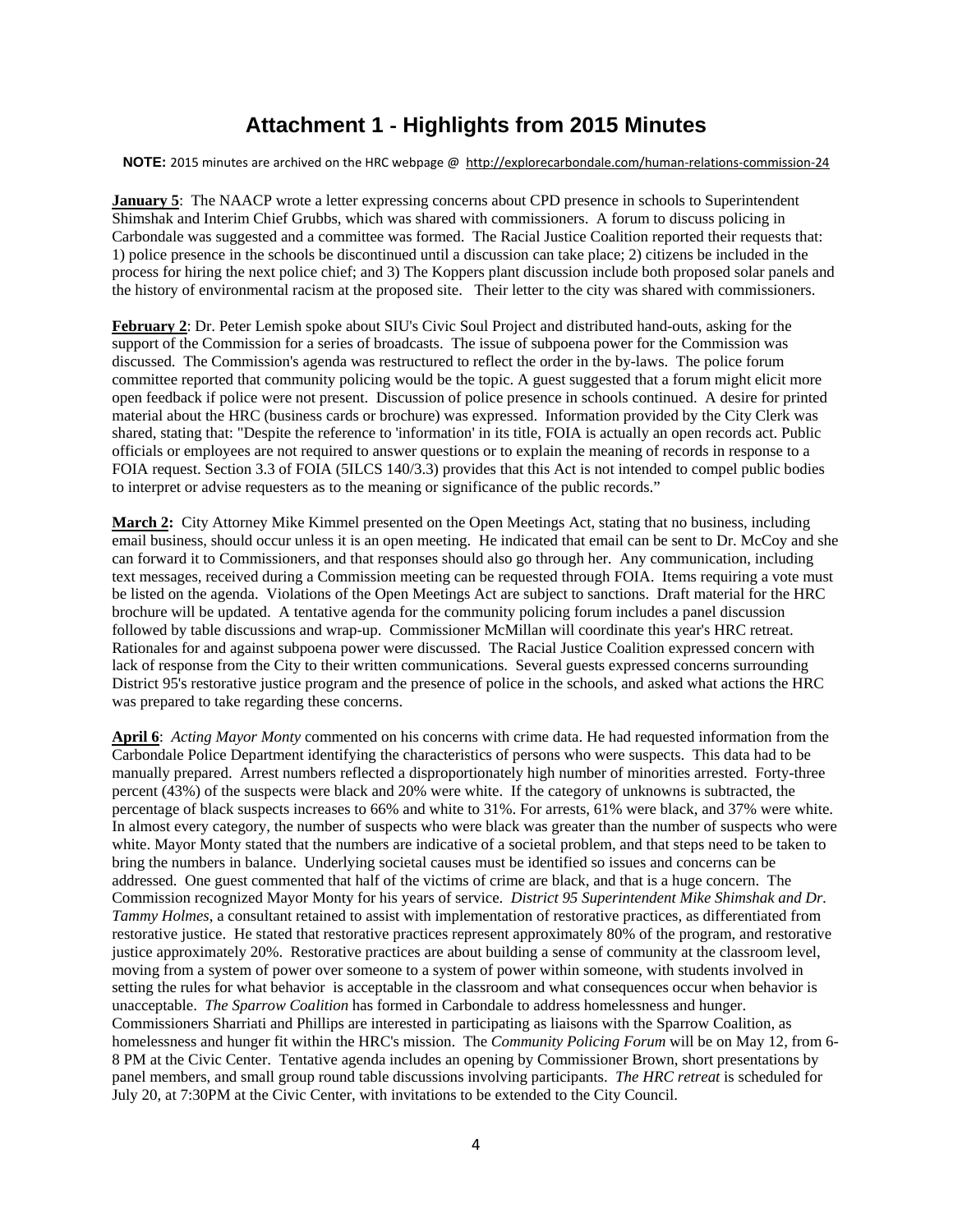**May 4**: The Community Policing Forum will be held on Tuesday, May 12, at the Civic Center, beginning at 7:30. The agenda was discussed and facilitators were named for seven table discussions. The HRC Retreat is scheduled for Monday, July 20, from 5:00 - 8:00PM at the Civic Center. Subpoena power and how the social issues Mayor Monty identified as having an impact on crime might be addressed will be part of the agenda. The Racial Justice Coalition reported that issues regarding Kopper's/Brightfield's remain of concern, as are issues regarding police in the schools. Chair Hennrich commented that no statement would be made by the HRC until hearing from as many sources as possible. Interim Chief Grubbs commented on the importance of family and the loss of life. He stated that embracing lawlessness is not the answer to incidents in Ferguson, Baltimore and elsewhere, and believes that community policing can bring people together rather than dividing them. He spoke about how the CPD is reimplementing or improving various community efforts. Several guests related stories of concern. The Sparrow Coalition was added as a regular item under Process Assessments on the agenda.

**June 1**: A draft of the HRC brochure was reviewed and accepted. City staff will format and distribute at the next meeting. Discussion about the Community Policing Forum held in May occurred, with facilitators asked to submit notes to be summarized and placed on the HRC website. Guests commented that the forum is a good first step, but that the real test of success will be follow-up. It was agreed that police need to involved in the next forum. The summary is attached to this report and is posted on the HRC webpage. City Council members and the City Manager will be invited to the annual HRC retreat. Rev. Ingebritsen talked about the Racial Justice Coalition's concern about a new program called Creative Measures Classroom, which was begun at the end of the end of the last school year. Seven or eight African American males described as having behavior problems are in the class, which appears to be isolated and segregated. Other guests spoke about their concerns with police in the schools, and with people with concerns not being heard. The Racial Justice Coalition's position is that District 95 should put a moratorium on the program until concerns are addressed. The HRC decided to review a draft letter to the City Council and determine what action is appropriate at its next meeting. The HRC recommended that a search committee that includes citizens be formed to identify the next police chief.

**July 6**: Commissioners reviewed a draft letter to the City Council regarding support for a moratorium on police in District 95 schools, and voted to send the adjusted letter to the City Council, along with letters from the Racial Justice Coalition, NAACP and Mr. Whelan. A draft of the formatted HRC brochure was reviewed and corrected. Revised copies will be available at the HRC retreat. Discussion of police forum results and of community policing in general occurred, with further discussion scheduled at the retreat, which will be held on July 20, and at the next forum. Mr. Lenzini offered information how the code enforcement department operates. The Commission voted to recommend to the Mayor that Commissioner Hennrich be re-appointed HRC Chair and that Commissioner Brown be retained as Vice Chair. The Racial Justice Coalition reported working on a letter to Acting Chief Grubbs to remind him of the request for data regarding contacts broken out by race. The Racial Justice Coalition also sent a letter to the Mayor and Council opposing any ordinance allowing city department heads to live outside the city limits. The Sparrow Coalition continues to work on gathering information about resources and options for meeting housing and shelter needs for the homeless. City Manager Baity reported that new software is being implemented by the CPD that should make getting data easier.

**August 3**: City Manager Baity requested that the HRC provide a list of five questions for inclusion in interviews with candidates for Police Chief, no later than August 14, 2015. Chair Hennrich reported that Superintendent Shimshak has placed a moratorium on police in District 95 schools. Discussion regarding how to proceed from here ensued, with no clear focus determined. Multiple copies of the HRC brochure are available from Ms. McCoy, along with labels for each commissioner. Community policing in all of its forms should be the focal point of further discussion, using public input from forums and suggestions from other communities. The possibility of another forum this fall, co-sponsored by the HRC and the CPD was discussed, and a planning committee was formed. The issue of subpoena power was discussed. Commissioners did not reach consensus regarding its value. Frustration with lack of CPD data remains.

**September 14:** Commissioners agreed to table the possibility of a forum involving District 95, and to focus on a second community policing forum in November, co-sponsored by the HRC and the CPD in a format similar to the April forum. There is also the possibility of a forum on campus in the spring semester, with the hope that more students will be involved. One guest spoke about the need to educate the public regarding their rights and police policy and procedures, also on getting input on police in the schools from all segments of the community at large.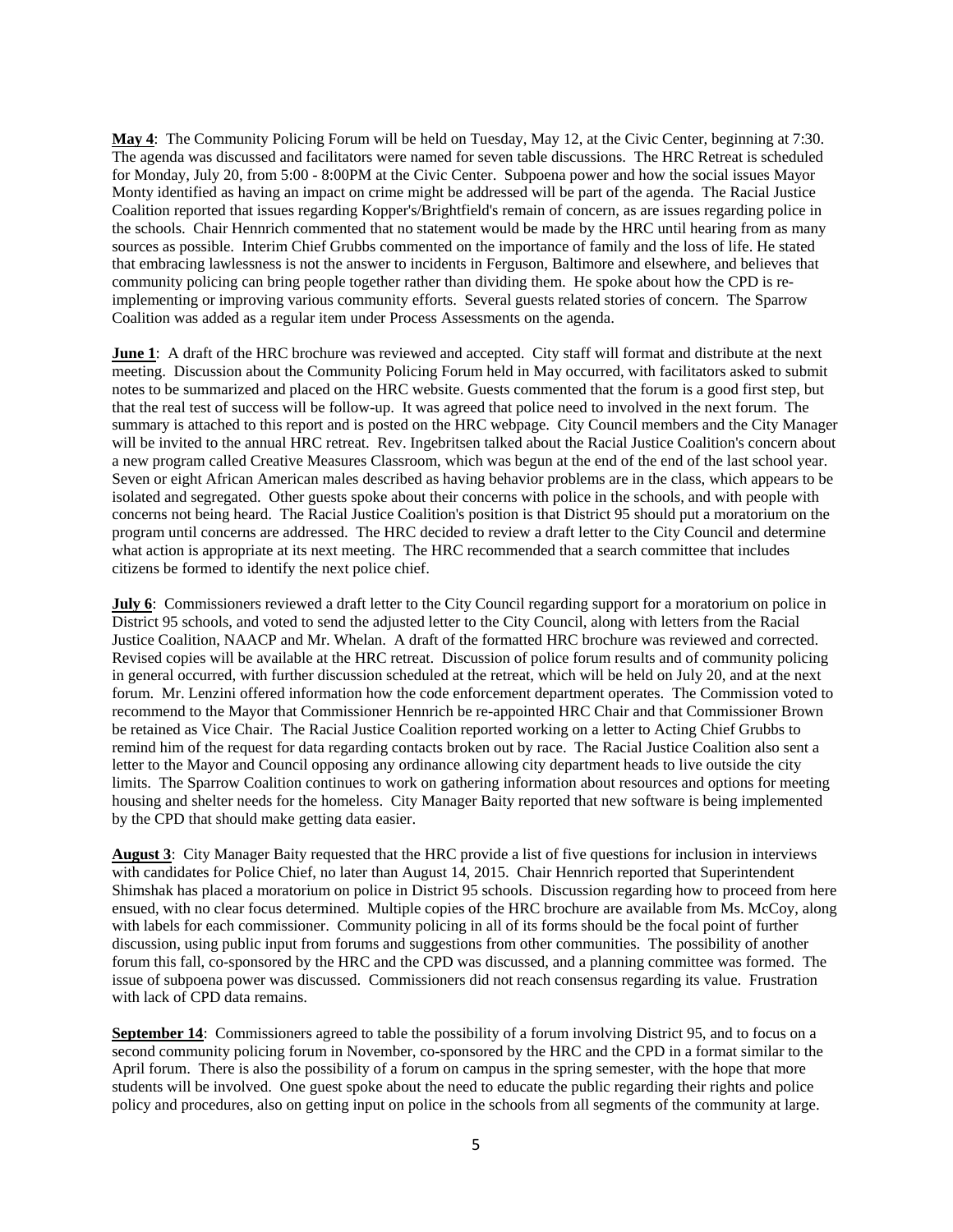The Sparrow Coalition remains focused on the problem of homelessness and how services to the poor are being cut due to the budget impasse in Springfield. City Manager Baity expects staff training on using new CPD software to occur in late September, and stated that The Citizens Police Academy has been reinstated, with applications for participation being accepted now.

**October 5**: Chair Hennrich welcomed Commissioner Daugherty, and congratulated Chief Grubbs on his appointment. The committee jointly planning the November Community Policing Forum reported that the group agreed that the general format used at the last forum should be used again. A commissioner and a police officer will facilitate discussion at each table. Mr. Lenzini commented that code enforcement information needs to be shared with students. The HRC discussed and approved the 2016 meeting schedule. Drafts of the 2014 Annual Report will be shared, with approval scheduled for the November meeting. Cathy Field will replace Rev. Ingebritsen as the main coordinator for the Racial Justice Coalition, and Dr. Ella Lacey will serve as spokesperson. The Sparrow Coalition's main concern continues to be the budget impasse in Springfield and its dire effects on resources for the poor. The SIUC Department of Social Work and the Carbondale Public Library have an agreement where a Social Work graduate assistant is assigned to the Carbondale Public Library. She is coordinating a winter cover drive and has updated a directory. Chief Grubbs commented that conversations about social issues need to be addressed before policing issues can be addressed. Chief Grubbs announced that due to the lack of state funding, the local Mobile Training Unit will be cancelled November 1 and lights at local offices will be out by February 1, 2016, if there is not a budget. Chief Grubbs indicated that the department is compiling 2014 statistics by hand to match the 2013 reports. The new system is "live" as of October 2, 2015. Anyone who wants to help with *Trunk or Treat* efforts should get in touch with Dr. McCoy. The administrative tow fee charged by the city was discussed.

**November 2**: Commissioners Gutierrez and McMillan reported that the forum will be held on Monday, November 23, 2015, 6:00 p.m. at the Civic Center. Eight topics will be discussed at a World Café style set-up. Chair Hennrich will serve as the host/moderator with Mayor Henry and Chief Grubbs making opening remarks. Guests provided information on a movie entitled "Racial Taboo" which will be shown at the Varsity Theater on January 31 and is intended to raise awareness and begin community conversations. The annual Neighborhood Alliance meeting will be held on January 23, 2016. The Racial Justice Coalition is still waiting for CPD data regarding contacts (not arrests) broken down by race, and believes that District 95's Community Growth Plan is targeting African American boys. The Sparrow Coalition has posted documents on its website that show how social service agencies are impacted by Illinois' budget stalemate. The HRC authorized sending the 2014 Annual Report and a copy of a letter sent to Chief Grubbs to the City Council.

**December 7**: Commissioner Shariati commented that the HRC brochure has been a valuable resource for outreach. Chief Grubbs reported that he appreciates the way the recent co-sponsored community policing forum was organized and that he and his officers felt it was a successful endeavor. A summary is attached to this report and is on the HRC webpage. The tentative date for the Carbondale and Campus Community Forum is Thursday, March 3, 2016, 6:00-8:00 p.m. Commissioners emphasized that the topics should be related to the mission of the HRC, and focus on police and community/campus relations. Commissioners who attended the limited showing of the "Racial Taboo" film reported that information was useful, particularly in terms of outcomes. The Non-Violent Carbondale Project asked that the HRC support a draft resolution to be submitted to the City Council for consideration. After a minor adjustment to the resolution, the HRC voted to recommend that the City Council pass the resolution and affirm the Charter of Compassion. The Sparrow Coalition is working on options for waiving special use permits to shelter homeless persons during the winter. The HRC supports this option. Chief Grubbs thanked Commissioner Daugherty for involving the SIUC Athletics Department in the police department's coat drive. A letter to the CPD requesting data needed for the 2015 Annual Report per the ordinance creating the HRC was sent on November 13.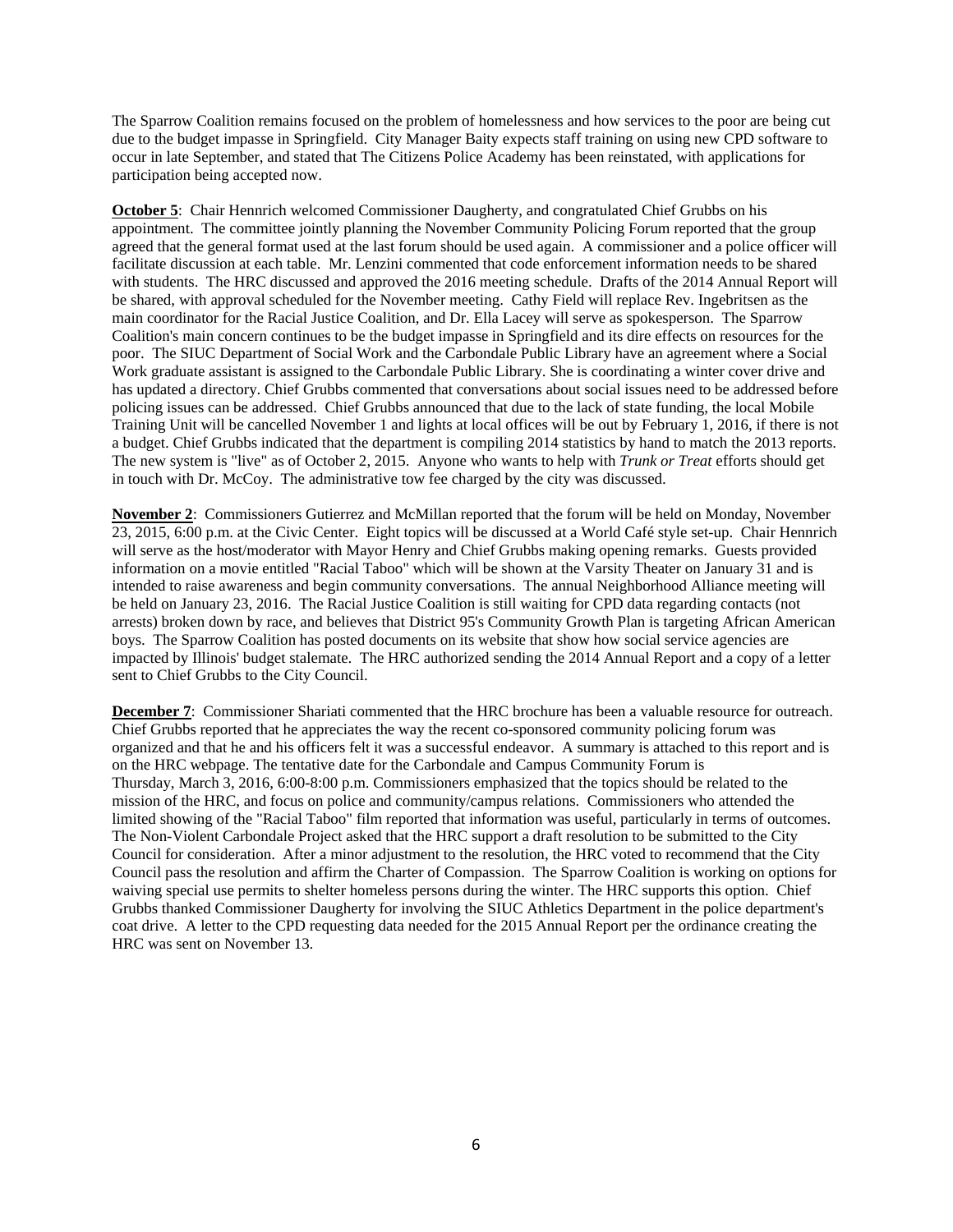#### **HRC COMMUNITY & POLICING FORUM ‐ INPUT SUMMARY 5/12/15, 7:30 ‐ 9:00PM, Carbondale Civic Center**

The following summarizes input from seven groups at the 5/12/15 "Community and Policing" forum. Information has been divided into three categories, Strengths, Concerns and Possibilities. Items which do not fall under the purview of the HRC (e.g." gun control"), while valid and valuable, are not included in the summary. Items which recur are listed only once. So that detail is not lost, unedited material from facilitators is attached to this summary.

#### **Strengths**:

- Community interest in improving relationships between police and community
- Some citizen involvement in discussions regarding how to improve community policing

#### **Concerns**:

- **•** Institutional racism
- Fear of police officers; sometimes little children learn to fear police officers from family
- Mistrust of police officers
- Inadequate input into new community policing initiatives (e.g. District 95 program)
- Inadequate presence of police officers in neighborhoods when enforcement is not needed
- Officers do not know their neighborhoods, and residents do not know officers on patrol
- Too many stops without cause
- Inadequate stop/arrest/incarceration data for analysis of disproportionate impact
- Cultural differences are not understood; cultural diversity is not valued
- Responsibility is not acknowledged when police make mistakes ‐ no transparency
- Police are not trained to preserve or foster community
- The importance of building positive relationships is not seen as valuable by every officer
- Inadequate training of police officers in how to build positive relationships
- Inadequate officer training in reading behavior, diffusing tension, speaking in non-condescending tones, communicating with respect, understanding family dynamics
- **•** Transient nature of Carbondale's population
- Too few youth and adults are involved in solutions
- Community members do not see themselves as stakeholders
- Transient nature of police (used as a training ground)
- Police officers have insufficient stake in community a large percentage live outside of it
- Police not involved in this forum

#### **Possibilities**:

- Redeploy officers so that they are present in the community when not enforcing the law
- Reduce police presence in elementary and middle schools increase police presence in community
- Improve knowledge of and support to known programs such as Neighborhood Watch, Neighborhood Associations, Map Your Neighborhood, Crime Stoppers, Ride‐Alongs, "Human Book" concept, Citizen's Police Academy, McGruff the Crime Dog, Police Camp
- Consider research-based models for police presence in schools
- Research ideas for building positive officer‐community relationship skills
- Research ideas for building positive police presence in the community at large
- Involve more youth and adults in determining what community & school policing initiatives are implemented
- Encourage/provide incentives for officers to live in the community they serve
- Police presence during "big events"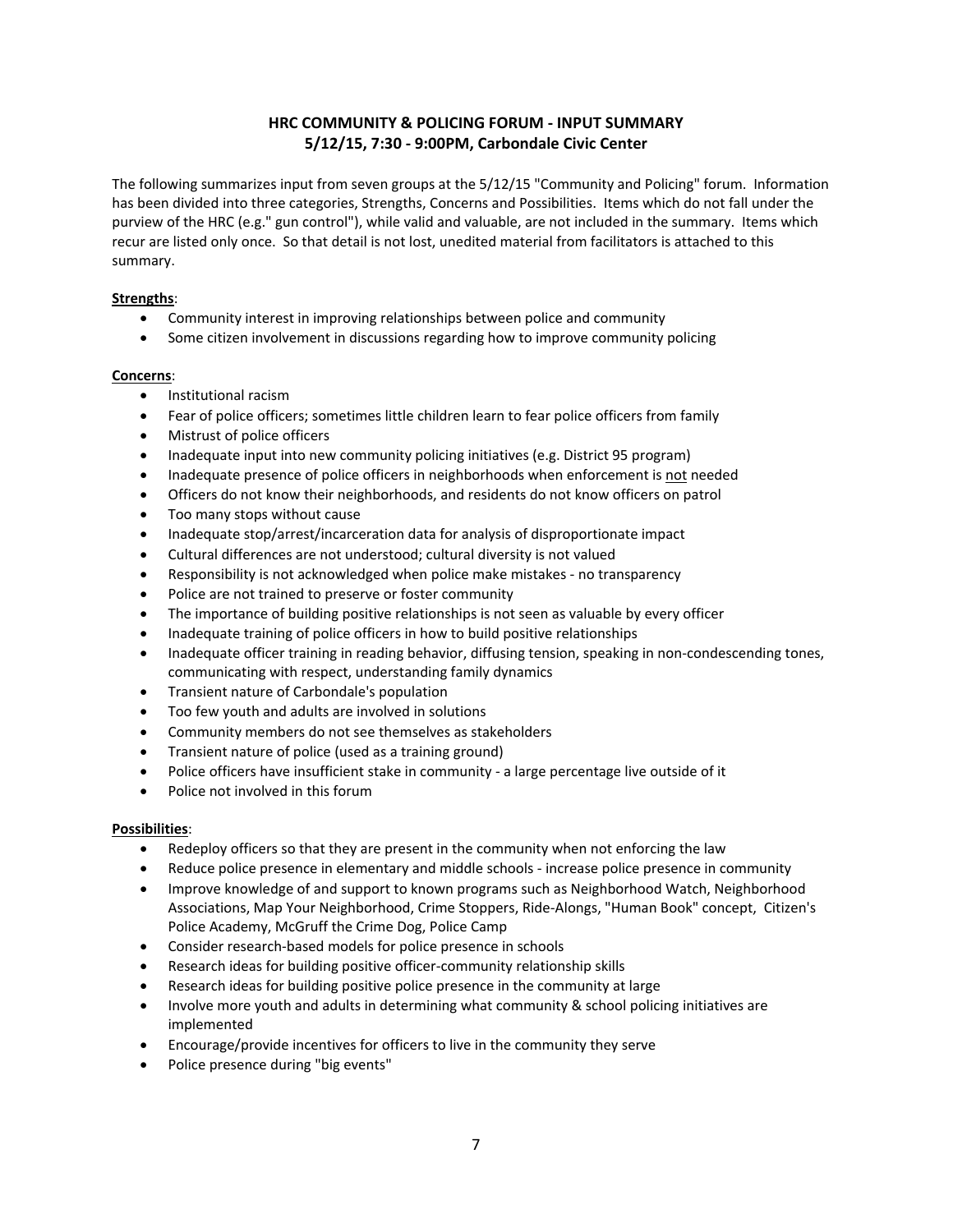#### **COMMUNITY RECOMMENDATIONS HUMAN RELATIONS COMMISSION/CARBONDALE POLICE DEPARTMENT COMMUNITY POLICING FORUM ‐ 11/23/15, 6:00PM, Carbondale Civic Center**

Based on input at the Community Policing Forum held on 11/23/15 (attached), the following strategies/actions are recommended for consideration as community policing efforts are evaluated/implemented:

- 1) Continue old/current initiatives ‐ DARE, Elderly Patrol, Pumpkin Patrol, police chaplains, Ride Along, PACT (Police & Community Together), CPD website which includes crime mapping
- 2) Engage in new initiatives "Night Out Against Crime" event, police vs. fraternity/sorority softball game, flag football game, 3 on 1 basketball, police cookout & meet/greet
- 3) More foot/bike patrols, more community visibility, more trust
- 4) More police residing in the community
- 5) Enhanced recruitment efforts directed toward building a diverse police force that matches community demographics
- 6) Consistent application of procedures
- 7) Enhanced public education ‐ the public needs to know why the police do what they do
- 8) Increased public education on advocacy services
- 9) Increased staffing for advocacy services
- 10) Research/communicate/implement evidence based programs for school police presence
- 11) School field trips to police department
- 12) Develop programs where youth can volunteer (CMS, CCHS, college students, parents, police officers) such as in Town Square, Parks, Veterans
- 13) Need for better availability of information provided to the homeless community such as: a) flyer or pamphlet idea (had positive reviews from individuals with a history of homelessness and negative reviews from other individuals with no history of homelessness) \*possible short term goal; b) a database of all the resources available (no suggestions or action plan for funding, execution and staffing comprised only ideas) \*possible long term goal
- 14) Follow up plan: 1) create a rough draft of a flyer/pamphlet for distribution; 2) locate surplus of funding and volunteers to compile a database of all resources; 3) support a forum that includes homeless people on the issue of homelessness and community
- 15) Review/update/enhance the CPD Mission Statement
- 16) Develop/update/share the CPD value statements, goals and objectives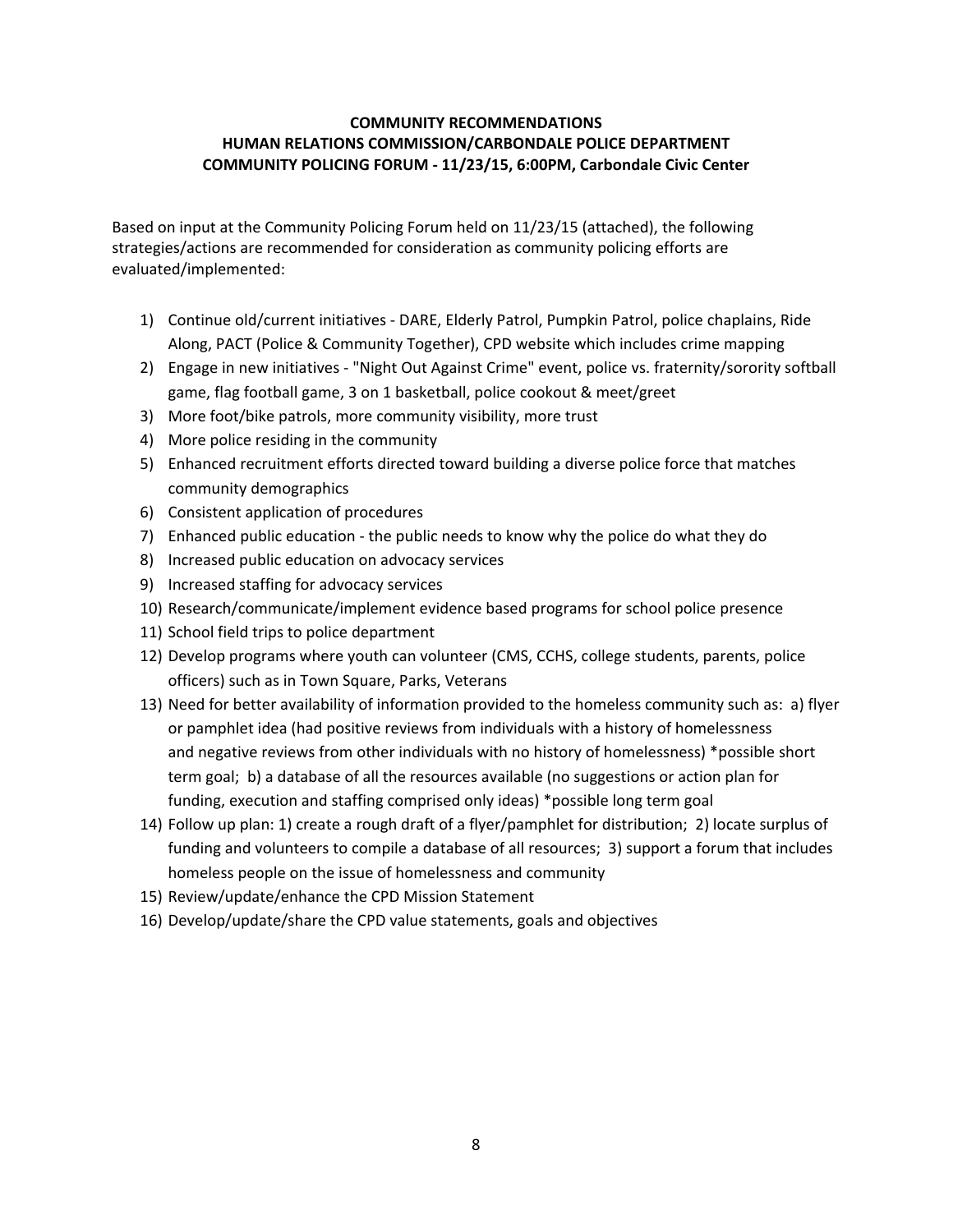# **CPD Arrest Data Comparison 2011 ‐ 2013**

#### **TOTALS ‐ BREAKOUT BY OFFENSE CATEGORY**

| <b>DESCRIPTION</b>                                          | 2011                    | 2012  | 2013           |
|-------------------------------------------------------------|-------------------------|-------|----------------|
|                                                             |                         |       |                |
| Total # of UCR Violations Reported {includes Universal      | 6,345                   | 6,632 | 6,411          |
| Crime Report (UCR) codes in the following categories}       |                         |       |                |
| Codes 2010 - 2807 (includes various juvenile                | 679                     | 595   | 547            |
| codes such as alcohol offenses)                             |                         |       |                |
| Codes 2410 - 2495 (includes driving violations<br>$\bullet$ | 712                     | 824   | 860            |
| such as drag racing and DUI)                                |                         |       |                |
| <b>Index Crime offenses</b>                                 |                         |       |                |
| <b>Murder</b><br>$\bullet$                                  | $\overline{\mathbf{3}}$ | 0     | $\overline{2}$ |
| <b>Criminal Sexual Assault</b>                              | 24                      | 33    | 40             |
| Robbery<br>$\bullet$                                        | 41                      | 36    | 39             |
| <b>Aggravated Assault/Battery</b>                           | 193                     | 203   | 213            |
| <b>Burglary</b>                                             | 286                     | 269   | 326            |
| Theft                                                       | 770                     | 842   | 811            |
| <b>Motor Vehicle Theft</b>                                  | 31                      | 55    | 34             |
| Arson                                                       | 8                       | 12    | 10             |

#### **TRAFFIC CITATIONS ‐ BREAKOUT BY RACE, SEX, AGE**

| <b>DESCRIPTION</b>                            | 2011   | 2012  | 2013  |
|-----------------------------------------------|--------|-------|-------|
| <b>Total</b>                                  | 10,471 | 6,568 | 5,399 |
| Race                                          |        |       |       |
| White<br>$\bullet$                            | 7384   | 4369  | 3441  |
| <b>Asian or Pacific Islander</b><br>$\bullet$ | 179    | 113   | 102   |
| <b>African American</b><br>$\bullet$          | 2600   | 1884  | 1665  |
| <b>Hispanic</b><br>$\bullet$                  | 253    | 170   | 152   |
| Indian<br>$\bullet$                           | 4      | 3     | 8     |
| <b>Unknown</b><br>$\bullet$                   | 51     | 29    | 31    |
| Sex                                           |        |       |       |
| Female<br>$\bullet$                           | 4451   | 2685  | 2243  |
| <b>Male</b><br>$\bullet$                      | 6020   | 3883  | 3156  |
| Age                                           |        |       |       |
| $00-17$<br>$\bullet$                          | 240    | 165   | 119   |
| 18-29<br>$\bullet$                            | 5615   | 3876  | 3326  |
| 30-59                                         | 3876   | 2190  | 1668  |
| $60+$<br>٠                                    | 740    | 337   | 286   |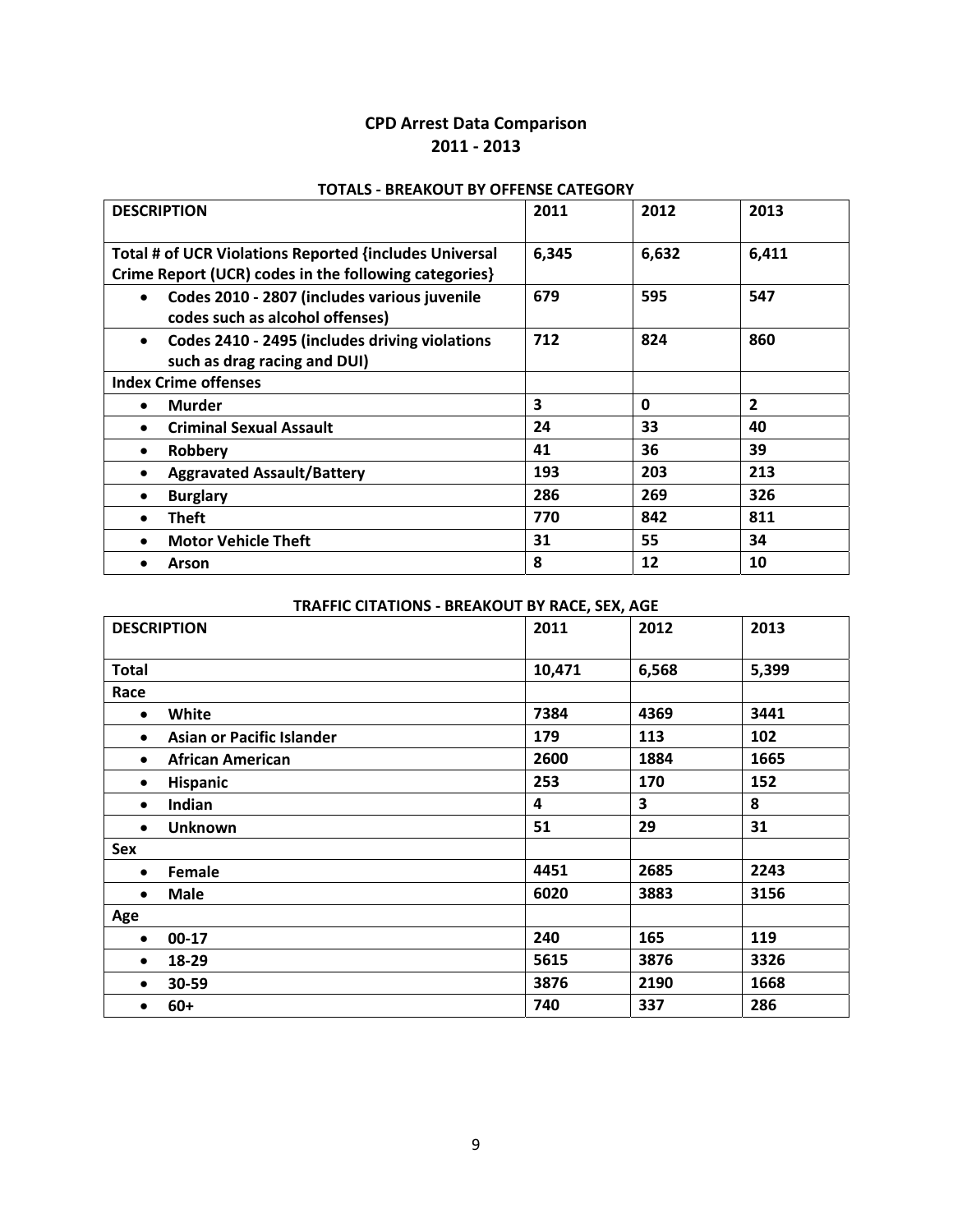| <b>DESCRIPTION</b>                            | 2011        | 2012        | 2013        |
|-----------------------------------------------|-------------|-------------|-------------|
| <b>Total</b>                                  | 135         | 135         | 117         |
| Race                                          |             |             |             |
| White<br>$\bullet$                            | 33          | 30          | 20          |
| <b>Asian or Pacific Islander</b><br>$\bullet$ | 0           | 0           | $\mathbf 0$ |
| <b>African American</b><br>$\bullet$          | 98          | 99          | 86          |
| Hispanic<br>$\bullet$                         | 3           | 5           | 4           |
| Indian<br>$\bullet$                           | $\mathbf 0$ | 0           | $\mathbf 0$ |
| <b>Unknown</b><br>$\bullet$                   | 1           | 1           | 1           |
| Sex                                           |             |             |             |
| Female<br>$\bullet$                           | 32          | 39          | 41          |
| <b>Male</b><br>$\bullet$                      | 103         | 96          | 76          |
| Age                                           |             |             |             |
| $00-17$<br>$\bullet$                          | 135         | 135         | 117         |
| 18-29<br>$\bullet$                            | $\mathbf 0$ | 0           | $\mathbf 0$ |
| 30-59<br>$\bullet$                            | $\mathbf 0$ | $\mathbf 0$ | $\mathbf 0$ |
| $60+$                                         | 0           | 0           | $\mathbf 0$ |

# **JUVENILES IN CUSTODY ‐ BREAKOUT BY RACE, SEX, AGE**

# **ARRESTED PERSONS ‐ BREAKOUT BY RACE, SEX, AGE**

| <b>DESCRIPTION</b>                            | 2011        | 2012           | 2013  |
|-----------------------------------------------|-------------|----------------|-------|
| <b>Total</b>                                  | 2,885       | 2,975          | 3,046 |
| Race                                          |             |                |       |
| White<br>$\bullet$                            | 1413        | 1392           | 1386  |
| <b>Asian or Pacific Islander</b><br>$\bullet$ | 15          | 10             | 17    |
| <b>African American</b><br>$\bullet$          | 1314        | 1438           | 1474  |
| <b>Hispanic</b><br>$\bullet$                  | 118         | 93             | 131   |
| Indian<br>$\bullet$                           | $\mathbf 0$ | $\overline{2}$ | 1     |
| <b>Unknown</b><br>$\bullet$                   | 25          | 40             | 37    |
| Sex                                           |             |                |       |
| Female<br>$\bullet$                           | 911         | 921            | 946   |
| <b>Male</b><br>$\bullet$                      | 1974        | 2054           | 2100  |
| Age                                           |             |                |       |
| $00-17$<br>$\bullet$                          | 19          | 49             | 51    |
| 18-29<br>$\bullet$                            | 2028        | 2149           | 2241  |
| 30-59<br>$\bullet$                            | 800         | 740            | 719   |
| $60+$                                         | 38          | 37             | 35    |